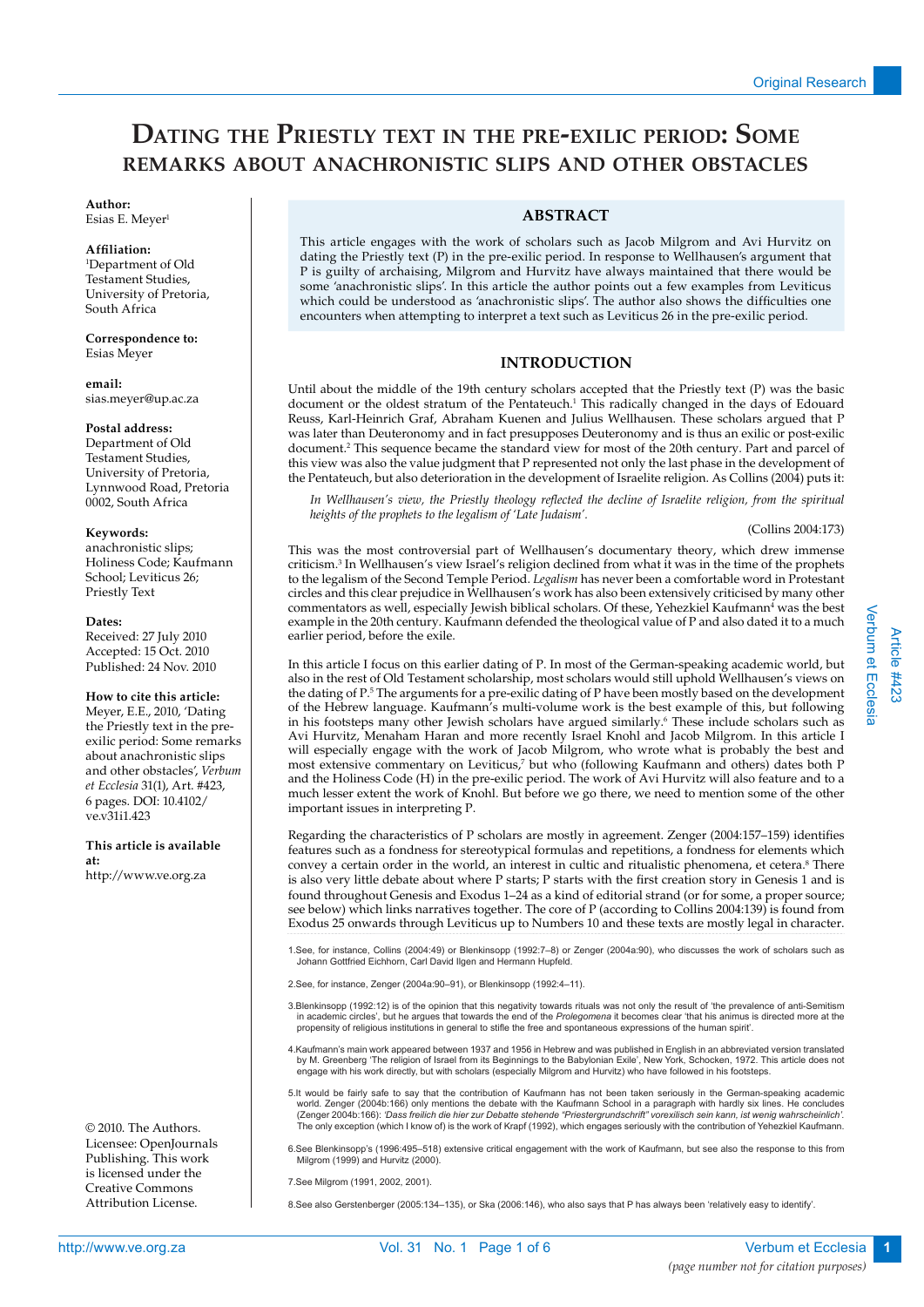There is actually much more debate about where P ends (Gerstenberger 2005:134). Is it Deuteronomy 34:7–9, Exodus 40, Leviticus 9, Numbers 27, or Joshua 18:1?9 What is important is that most of the book of Leviticus is usually regarded as part of P10, although Leviticus 17–26 is viewed as a fairly distinct part, but we will return to that later.

Other aspects of Wellhausen's original views have been questioned. For instance, for Wellhausen P was originally an independent narrative that was later combined with other independent narratives (such as the Yahwist and the Elohist). Towards the end of the 20th century this view has been questioned by many scholars, who have argued:

*... that PG never was an independent narrative, and that the material assigned to it is best explained as deriving from an editor who reworked the older sources incorporating a mass of additional material, some from sources which he inherited and some composed by himself.*

(Nicholson 1998:197)

In this view the Priestly authors are still usually regarded as those who had the last say in the editing of the Pentateuch, which does not change the dating of P much, but simply changes its character from being an independent narrative to being an editorial layer, albeit a very extensive one.

Another issue has also been the relationship between the Holiness Code (Lv 17–26) and P. When Klostermann (1893:385) coined the term 'Holiness Code', it was regarded at that stage by some scholars (e.g. Horst 1881) as referring to the work of the prophet Ezekiel, but Klostermann actually argued against this view. For many years afterwards the Holiness Code (H) was regarded as an older collection of laws which was at some stage incorporated into P. Lately (especially after Elliger 1966 and Cholewinski 1976) many scholars have argued that H is later than P simply because H seems to know of P and other earlier texts, or as Collins (2004) puts it:

*Most importantly, these chapters attempt to integrate ethical commandments of the type found in the Decalogue, and emphasized in Deuteronomy and the Prophets, with the more specific cultic and ritual laws of the Priestly tradition.11*

#### (Collins 2004:148)

H is thus broadly speaking in the same tradition as P and would be treated as part of P by most textbooks. Yet H is also dated later than the rest of P. This view is shared by many German scholars (e.g. Otto 1999; Grünwaldt 1999) who date both P and H in the *post-exilic* period, as well as by Jewish scholars such as Knohl (1995) and Milgrom (1991, 1999), who date both in the *pre-exilic* period.12 However, let us turn to Milgrom and consider how he justifies dating P (and H) in the pre-exilic period.

# **A PRE-EXILIC DATING OF P AND H AND ANACHRONISTIC SLIPS**

Jacob Milgrom<sup>13</sup> dates P and H in the time of Hezekiah and his arguments are mostly based on the development of biblical Hebrew. His arguments focus on semantics and how the meanings of words changed over time. Milgrom (1991:3–13) would argue that many key terms used in P are either not used in other post-exilic literature or have changed their meaning. Using the work of Avi Hurvitz, $14$  he lists many words typical of P which are replaced by synonyms in Ezekiel and other postexilic texts such as Chronicles. An example of this is the fact that, according to Milgrom  $(1991:5)$ ,<sup>15</sup> the Priestly word for assembly is *`edah* which we find throughout Leviticus in both P and H (4:13, 15; 8:3, 4, 5; 9:5, 10:6, 17; 16:5; 19:2; 24:14, 16). In post-exilic literature this apparently changes to *qahal* (e.g. Ezr 10:2; Neh 8:2 and 2 Chr 23:1–3). According to Milgrom (1991:5) the term *`edah* 'is no longer attested after the ninth century' and is thus for Milgrom a *pre-exilic* word which points to the alleged pre-exilic date of P and H.

Scholars arguing for a post-exilic date would usually not be too impressed with this argument because Wellhausen acknowledged from the start that P was guilty of archaising, thus writing after the exile but writing in the idiom of many centuries before. According to Collins (2004):

*All of this shows that the language of P was not invented in the exilic or postexilic period. But Priestly, liturgical language is often archaic, and terminology is often preserved in ritual contexts long after it has fallen out of use in popular speech.*

(Collins 2004:175)

Milgrom's (1991:7) response to this kind of criticism is that, if P were attempting to use older language, would it not be likely that in such an extensive corpus P would betray itself by means of 'some anachronistic slip'? Milgrom is following Hurvitz (1982:163), who also argued against the alleged archaising tendency in P by stating that one would only be able to use this argument if 'one can furnish positive evidence proving the existence of *late* linguistic elements in the same work'. Both Milgrom and Hurvitz would thus acknowledge that a text is late, while attempting to sound old, if there is linguistic evidence in the sense of a late word slipping into the older-sounding text; this is what Milgrom refers to as an 'anachronistic slip'.

In engaging with Blenkinsopp's (1996) criticism of the Kaufmann School, Hurvitz (2000) has recently attempted to get some methodological clarity on this issue. Hurvitz (2000:185) argues that all languages change over time and that this is a 'continuous and gradual historical process'. Hurvitz (2000) understands this process as follows:

*Indeed, in many cases we witness an age of transition, in which the emerging elements make their first appearance while, concurrently, their old counterparts do not promptly abandon the field in the face of the advancing new-comers. Under these circumstances we may well observe a struggle between the competing parties, at the end of which the winner completely displaces his rival(s). In other cases, however, the differing elements manage to exist peacefully side by side. Sometimes they simply turn into stylistically synonymous expressions; sometimes each assumes a distinct sense, or shade of meaning, following a process of semantic differentiation.*

(Hurvitz 2000:185)

We are therefore faced with two scenarios. In the first instance new elements eventually replace older elements. The second possibility is for the old and the new to find a way of living

Verbum et Ecclesia

<sup>9.</sup>For excellent overviews of these issues see Ska (2006:147–151) and Zenger (2004b:164–166). For a monograph on the subject see Frevel (2000).

<sup>10.</sup> One should also keep in mind that German scholars have from the start (i.e. Wellhausen) distinguished between P<sup>G</sup> ('G' for German 'Grundschrift') and P<sup>s</sup> ('S'<br>for supplement), which represent two different layers in P. Zenger (2004b:159) points out that this distinction is widely accepted amongst (German) scholars, but scholars differ on the extent of each of these layers. For some, P<sup>e</sup> consisted mostly<br>of narratives, which were later supplemented with legal and ritual texts, and these are called P<sup>s</sup>. Others differ. With regard to the debate about the end of P, this<br>debate actually refers to the end of the original P<sup>c</sup>. Thus some scholars who argue for an end in Exodus 40 or Leviticus 9 would still consider the rest of Leviticus and Numbers as part of P, but then the second layer of P, namely PS.

<sup>11.</sup>Eckart Otto (1999:134), a renowned German scholar on the Pentateuch, puts it similarly: '*Wichtig ist die Einsicht, daß in Lev 17–26 mit priesterlicher Terminologie*  gegen die Priesterschrift polemisiert wird im Dienste einer Intergration des<br>Deuteronomiums in die Priesterschrift, um andererseits aber auch Korrekturen<br>am deuteronomischen Reformprogramm, insbesonder in Lev 17 und 25, *vorzunehmen'.* 

<sup>12.</sup>These Jewish scholars would agree that H is later than P, but would not agree that H might also be later than Deuteronomy. Milgrom and Knohl regard Deuteronomy as later than P and H.

<sup>13.</sup>See, for instance, Milgrom's (1991, 2000, 2001) commentary on Leviticus, but see especially Milgrom (1999), where he responds to Blenkinsopp's (1996) criticism of the Kaufmann School.

<sup>14.</sup>Milgrom relies extensively on Hurvitz (1982).

<sup>15.</sup>Here Milgrom is using an older work by Hurvitz (1971–1972) as his source, one to which I did not have access and which is in Hebrew.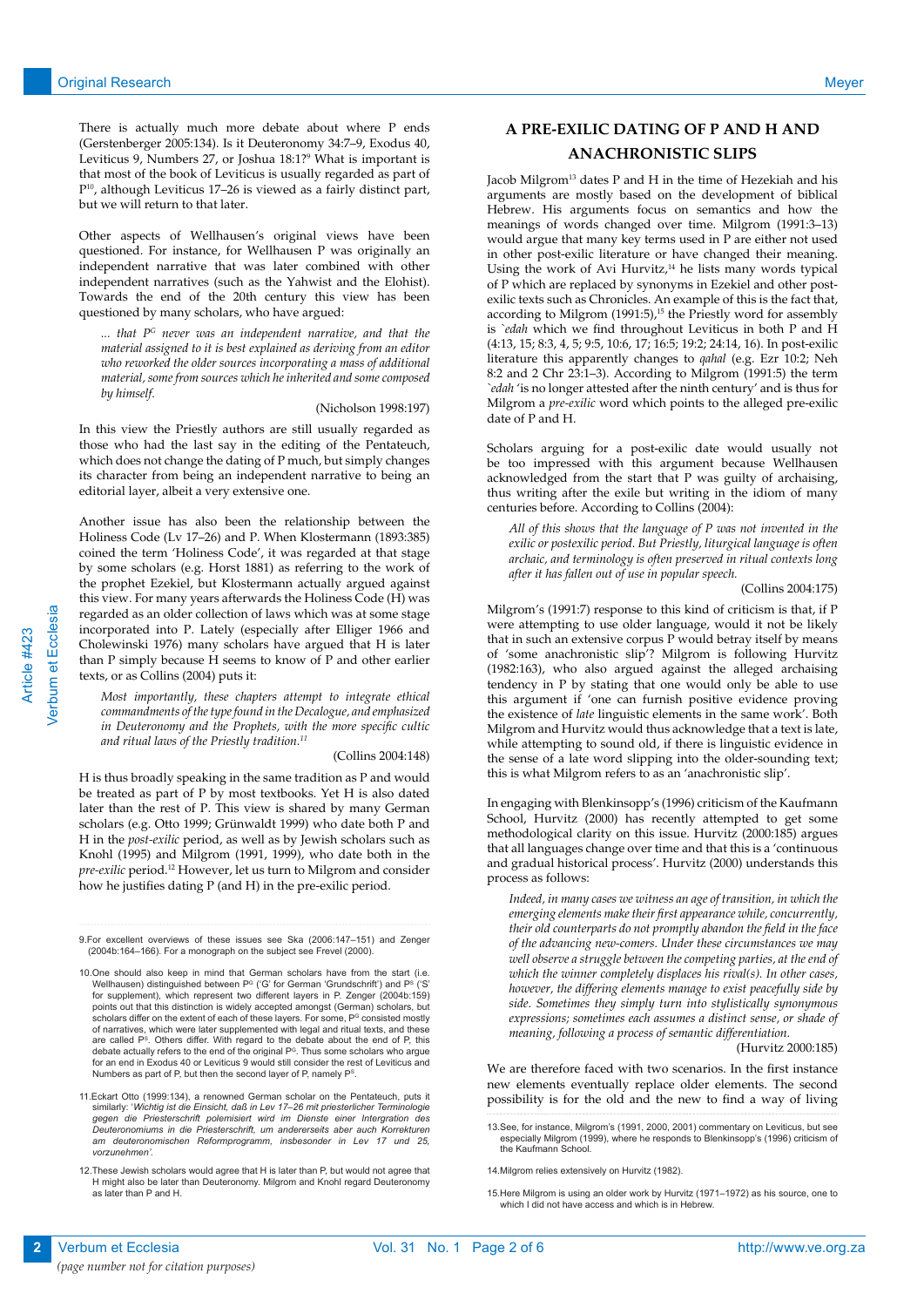together, either as synonyms or by eventually ending up with different meanings. Regarding biblical Hebrew, Hurvitz (2000) writes as follows:

*Be that as it may, the basic fact remain that – as far as the late sources are concerned – both the old (= Classical) and the new (= Post-Classical) elements often co-exist and they function on the linguistic and/or literary scene simultaneously; they are not mutually exclusive.*

#### (Hurvitz 2000:186)

Hurvitz (2000:186) then refers to the book of Esther which, according to him, is a good example of the writing of 'a master of Classical Hebrew style', but with plenty of neologisms and loanwords from the Persian period. Hurvitz (2000:187) takes issue with Blenkinsopp (1996), who (according to him) does not understand this principle. Blenkinsopp (1996) previously argued that in order for P to be pre-exilic the following should be shown:

*... (a) a term used consistently in P is never used in texts known to be post-exilic with the exception of those clearly and directly dependent on P; ...*

#### (Blenkinsopp 1996:514)

Thus Blenkinsopp's argument would boil down to the following regarding 'late' *qahal* and 'early' *`edah*; the 'early' term *`edah*  (which is found fairly frequently in P and H) would have to be completely absent in post-exilic texts. Only then would it be possible to argue that P is pre-exilic. Hurvitz (2000:186–187) does not agree with this, because this scenario is clearly possible within the development of a language where older and newer elements exist together. He concludes by saying that:

*The occurrence of any lexeme, Priestly or non-Priestly, in 'texts known to be post-exilic' tells us nothing – if taken in isolation – about the lateness or earliness of that lexeme.*

# (Hurvitz 2000:188)

As an example of this, Milgrom (1991:5) argued (following Hurvitz) that *`edah* 'is no longer attested after the ninth century'. A quick concordance search with any standard Bible program would indicate that the term does actually occur in a postexilic text. It appears in 2 Chronicles 5:6.<sup>16</sup> If we take Hurvitz's argument seriously (and if we disagree with Blenkinsopp), it would not say much if we find an older word in a later text. According to Hurvitz, this is often the case in any language and it does not mean that those texts from Leviticus are post-exilic.17 In this sense it seems that Hurvitz's criticism was fair.

The question then becomes what the implications would be of finding a so-called later word in a text which is presumably early. Do we find examples of later terms occurring in allegedly older texts such as Leviticus? That is, do we find examples of those anachronistic slips that Milgrom was looking for?

I think we do and the 'late' *qahal* is a good example. It actually occurs five times in Leviticus (4:13, 14, 21, 16:17 and 33). In Leviticus  $4:13$  we find both terms in the same verse<sup>18</sup>:

*If the whole congregation (`edah) of Israel errs unintentionally and the matter escapes the notice of the assembly (qahal), and they do any one of the things that by the LORD's commandments ought not to be done and incur guilt; ...* 

The two terms seem to have a similar meaning. In verse 14 the 'late' *qahal* is used again and verse 15 falls back on the 'early' *`edah,* which really leaves the impression that they are used interchangeably and as synonyms. This is thus another example of old and new terms being mixed together, but it is different

16.The New Revised Standard Version translates *`edah* with 'congregation' in 2 Chronicles 5:6: 'King Solomon and all the congregation of Israel, who had assembled before him, were before the ark, sacrificing so many sheep and oxen that they could not be numbered or counted.*'*

17.Against Milgrom and Hurvitz one could refer to Levine (2003:19), who has pointed ut that *`edah* 'is attested in the Elephantine Aramaic papyri of the fifth century BCE'. We thus have extra-biblical evidence of the late usage of *`edah.*

18.All biblical quotes are from the New Revised Standard Version.

from the example in 2 Chronicles 5:6. The latter was an example of a late text with a mixture of late and allegedly *early* terms. Hurvitz is right that in itself that does not mean anything. Yet now (Lv 4:13) we have a text which is supposedly old with later terms mixed in. Later terms in an earlier text can only be described as *anachronistic*. One could say that this is an excellent example of an author trying to use older Hebrew with a much later term slipping in.<sup>19</sup>

In Milgrom's (1991:242–243) commentary on Leviticus 4:13 he acknowledges that both terms occur in the same text and asks whether this is done for 'literary' reasons. He then repeats Hurvitz's argument that *`edah* does not occur in writings after the end of the monarchy (which we saw above is not exactly true, i.e. 2 Chr 5:6) and that *`edah* is thus an early term. He also argues again that *qahal* is the term that was used in post-exilic literature and then concludes (Milgrom 1991):

*Thus it can be suggested that once `edah fell into desuetude, subsequent redactors of P had no choice but to substitute qahal for it, the very word that has usurped its place. Out of reverence for the text, however, they did not replace every `edah but only once or twice in each pericope, so that the reader would know that the term he knew as qahal originally read `edah. Thus the alternation of `edah and qahal in legal material may be due to editorial activity rather than stylistic criteria.* 

#### (Milgrom 1991:243)

Milgrom thus acknowledges that we have both the late and the early terms in the same verse, but for him this is not a case of an anachronistic slip-up, but rather the tracks left behind by a later editor. He does not mention who these later editors were and when they did their editing. It thus seems rather unsatisfactory that a possible example of an anachronistic slip is blamed on a later editor. However, another possible anachronistic slip has been pointed out recently.

In a Festschrift for Baruch Levine (who as Jewish scholar has argued for a *post*-exilic dating of P)<sup>20</sup> Sperling (2003) has pointed to a further anachronistic feature of P, the word for trousers (*miknasim*). We find this word only five times in the Hebrew Bible, of which four are in P, namely Exodus 28:42 and 39:28 and Leviticus 6:3 and 16:4. The fifth example is found is Ezekiel 44:18. The question then becomes when people started to wear 'trousers' in the Ancient Near East. According to Sperling (2003), the evidence points to the fact that the *Persians* started this trend with their culture's respect for good horsemanship. Sperling (2003) comes to the conclusion:

*The implications of trousers for dating the final form of the Priestly source are obvious. No biblical writer would have seen Iranian garb before the 6th century B.C.E. The occurrence of an Iranian article of clothing in Hebrew texts leads to the inescapable conclusion that the Hebrew texts in question must be no earlier than the 6th century B.C.E.*

# (Sperling 2003:380–381)

If Sperling is correct, then in Milgrom's words this is a major 'anachronistic slip'. If P is pretending to be writing archaic Hebrew and then portrays their priests on the altar in the desert in Persian clothing, it is indeed a dead giveaway that they are writing in a much later period than they pretend.

These are just a few examples and, in all fairness, this is just the tip of the iceberg. Proponents of a pre-exilic dating for P have amassed a mountain of linguistic arguments in favour of their dating. Yet time will probably tell that such arguments are not foolproof, as I have just shown with regard to *`edah* and *qahal* and with Sperling's argument which caught the priestly authors 'with their pants down'. Regarding *`edah* and *qahal,* it also sounds rather unconvincing when Milgrom has to resort to a blame-it-on-the-editor argument when he finds both 'old' and 'new' terms in Leviticus 4:13.

<sup>19.</sup>That is, if one accepts that *`edah* is early, which would mean that the author of the Elephantine Aramaic papyri was also archaising.

<sup>20.</sup>See Levine (2003) referred to above and especially Levine's (1989) commentary on Leviticus.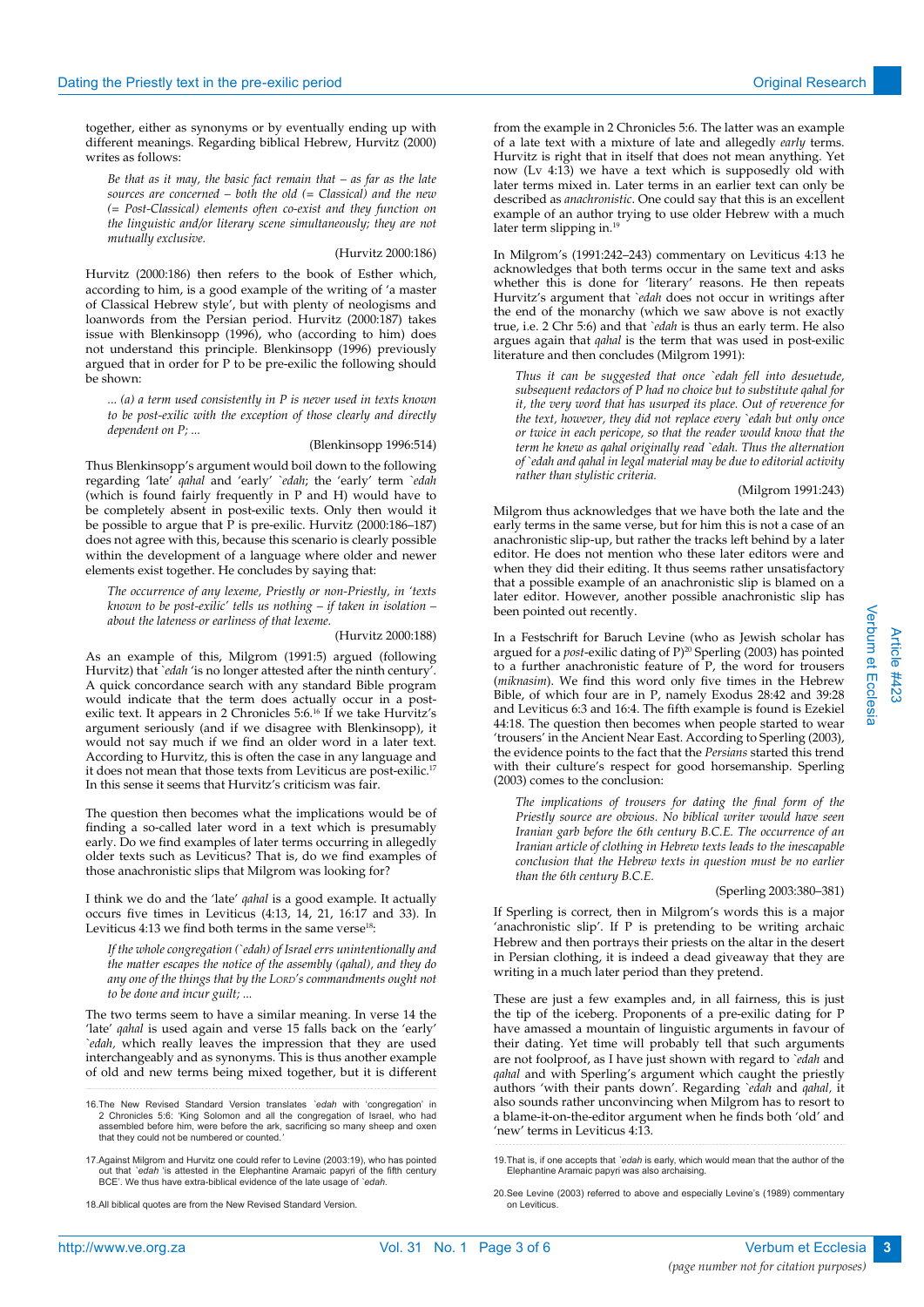In the rest of the article I argue that there are other texts in H, which I find very difficult to imagine having a pre-exilic date. One such text is Leviticus 26, to which I will now turn.

# **LEVITICUS 26 AND THE EXILE**

Leviticus 26 is generally regarded as an initial conclusion to the Holiness Code (H), with chapter 27 being added sometime later.<sup>21</sup> Chapter 26 starts with two apodictic verses very much reminiscent of the Decalogue and the rest of the chapter can be divided into two parts, namely blessings (vv. 3–13) and curses (vv. 14–45). In the first part YHWH promises Israel that they will live happily ever after if they were to keep his commandments. Verses 5 and 6 describe a land that is flourishing and providing more than enough food for its inhabitants and a land which is peaceful:

*Your threshing shall overtake the vintage, and the vintage shall overtake the sowing; you shall eat your bread to the full, and live securely in your land.* (Lv 26:5)

*And I will grant peace in the land, and you shall lie down, and no one shall make you afraid; I will remove dangerous animals from the land, and no sword shall go through your land.* (Lv 26:6)

Furthermore YHWH will live and walk amongst his people. This part is concluded in verse 13 with YHWH reminding the addressees that he had delivered them from Egypt and that he had broken their yoke with the result that they can walk erect. The rest of the chapter is mostly rather dark and dreadful and only changes towards the end of chapter 26. This is where we find curses which spell out what will happen to the addressees if they do not keep the commandments. One of the chief results will be that they will lose their land. The sustaining land of verses 5 and 6 changes into a barren land, as verse 20 states: 'Your strength shall be spent to no purpose: your land shall not yield its produce, and the trees of the land shall not yield their fruit'*.* 

Verse 33 states it even more aptly: 'And you I will scatter among the nations, and I will unsheathe the sword against you; your land shall be a desolation, and your cities a waste'.

The land is further presented as empty and enjoying its Sabbaths, while the addressees are in the land of their enemies. The land is having its rest which it never had when the addressees lived there (verses 34–35). Things only change from verse 40 onwards, where it is said that if the addressees were to confess their iniquities, then YHWH in his turn would remember his covenant with Abraham, Isaac and Jacob (verse 42). This remembering by YHWH will open up new possibilities and, although a return to the land is never mentioned, the possibility at least is implied by the fact that YHWH also remembers the land lying empty (also verse 43). Scholars who date P and H in the post-exilic period usually understand Leviticus 26 as a text which already witnesses to the experience of the Exile. Thus Levine (2003) would say:

*It reflects the progressive, ever deepening despair of the Judeans in the Babylonian exile, but ends with the divine promise that the God of Israel will remember his covenant with the Patriarchs, and remember the desolate land, as well.*

#### (Levine 2003:22)

This text seems to be one of the biggest problems for those arguing for a pre-exilic date simply because it exudes an awareness of exile. One proponent of the pre-exilic date, Israel Knohl (1995:205), acknowledges that the curses in Leviticus 26 reflect 'the impact of forced mass exile on the people'. However, because he dates H to the period of Ahaz and Hezekiah, he argues that it refers to the exile of Israel to Assyria. This is difficult to 'prove' or 'disprove', but seeing as nobody ever came back from that exile (that we know of), why then the positive

ending where YHWH remembers his covenant and the land? Similarly to Knohl, Milgrom (2001) argues that:

*Even if we admit that the appendix to Lev 26 had doom (i.e. exile) in mind, need it be the Babylonian Exile? It could just as well have been referring to the exile of North Israel in the eighth century (see below). Alternatively, it could even have in mind the exile of Judeans in 701 B.C.E. Despite the silence of such an exile throughout the Bible, particularly in the book of Kings, …*

# (Milgrom 2001:2363)

Milgrom (2001:2363) is thus not only arguing that these texts of doom could be referring to some earlier exile, but he also regards them as an 'appendix' to Leviticus 26; he (Milgrom 2001:2365) thinks that there are two layers in Leviticus 26. The first layer consists of verses 3–33a, 36–42 and 45 and the appendix or second layer consists of verses 33b–35 and 43–44.

These texts share what Milgrom (2001:2365) calls the 'sabbatical theme' and these might for him refer to the Babylonian exile (although he leaves the possibility open that it might be the Assyrian exile or a reference to 701 B.C.E. as we saw above). Verse 33 reads: 'And you I will scatter among the nations, and I will unsheathe the sword against you; your land shall be a desolation, and your cities a waste.'

According to Milgrom (2003:2322–2323), the second part of the verse (i.e. *your land shall be a desolation, and your cities a waste*) is redundant, because it repeats what has already been said in verses 31a and 32a. In the first part of verse 33, the text has already moved to the exile with the addressees scattered amongst the nations, but now the second part of the verse moves back to the issue of land. Therefore along with verses 34 and 35, which also refer to the land and to the Sabbath, it should be regarded as a later interpolation. In Milgrom's (2001:2325) understanding verse 33a continues only in verse 36, where the text returns to the plight of the people. Thus Milgrom expects of the text to say something of the desolation of the land and then to move on to the exiles and not mention the land again. It is not clear why he expects this of the text. Could this not be regarded as some kind of artistic juxtaposing going on? As the text is now, it shifts the focus from exile to desolate land and then back to exile and desolate land again. Could one not simply argue that this is good writing? Why does the movement back to the desolate land have to be a later addition?

Regarding verses 43 and 44, Milgrom (2001:2337) adds a grammatical argument that the perfects (i.e. verbs) in these verses 'betray the exilic provenance for the composition of vv. 43–44'. This argument is not very convincing, since we find plenty of other perfects in Leviticus 26<sup>22</sup> and not only in those texts which are supposedly later additions. Still, I suppose one could argue that verses 36–42 focused on the *survivors* in the land of their enemies and again in verse 43 there is a movement back to *the land*, but the same questions asked above apply here as well. Is this not simply a good way of writing? In verse 42 YHWH not only remembers the covenant, but also the land towards the end of the verse. Is this not an ideal place for the author to move back to the issue of land?

Klaus Grünwaldt (1999:120)<sup>23</sup> has seen another pattern in verses 39–45 which makes him want to view this as one unit. Grünwaldt (1999:120) identifies a scheme of 'Trostlosigkeit' and 'Hoffnung' in these verses and the text swings like a pendulum between the two. The text starts with a 'hopeless' verse, which is always followed by a 'hopeful' verse, which Grünwaldt presents

Verbum et Ecclesia

<sup>21.</sup> The main reason for this argument is that 27:34 basically repeats what was already<br>concluded in 26:46. See, for instance, Otto (1993:181) and Grünwaldt (1993:128).<br>Bertholet (1901:97) already put it well when he said m kommt aber freilich hinter 26:46 nach Thorenschluss'.

<sup>22.</sup>Large parts of Leviticus 26 consist of waw consecutive + perfect chains often following an imperfect. See Meyer (2005:162), who argues that the largest part of vv.3–33 'could on formal grounds be described as being part of either the protasis or the apodosis of a conditional sentence dominated by wc. + perfect chains'. See also Steymann (1999:274–284), who describes these chains in further detail.

<sup>23.</sup>I am aware of the irony of my using Grünwaldt (1999) to argue that there are no layers in a text. Like many Germans before him, Grünwaldt (1999:23–130) still attempts proper *Literarkritik* and his objective is to identify the 'Ursprüngliche Gestalt' of H. He is much more modest than many of his German predecessors and is adamant the only criteria that he (Grünwaldt 1999:23) will use are 'Widersprüche, unvereinbare Spannungen' and 'störende Doppelungen'. For a summary of all the 'additions' identified by means of these criteria, see Grünwaldt (1999:130). Regarding Leviticus 26, he considers only verse 46 as a later addition.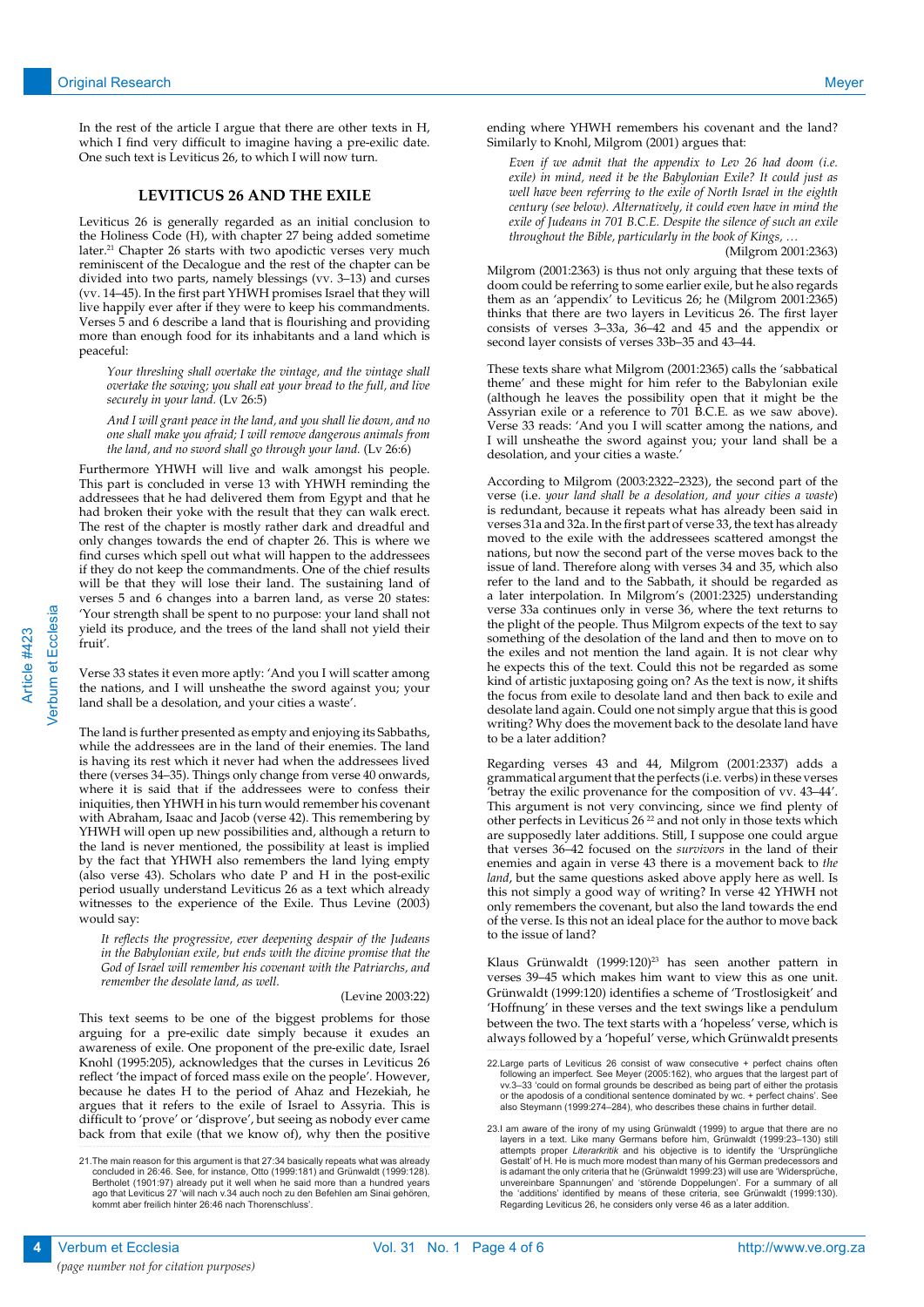as follows (1999:120):

| A V.39 | A' V.40      |
|--------|--------------|
| B V 41 | B' V.42      |
| C V 43 | $C'$ V.44–45 |

Thus verse 39 tells us about the people suffering because of their sins, but then in verse 40 we hear of the people repenting. Verse 41 again describes what YHWH did to them and in the next verse we have YHWH remembering his covenant. Verse 43 returns to the empty land and verse 44 promises that YHWH will not reject the people. Thus even if verses 43–44 move from the issue of the exiles to the issue of land, they still follow the same pattern as the previous verses.

I thus find it rather unconvincing that Milgrom would revert to identifying a second layer in order to support his dating of the text. If you regard the whole text as post-exilic, then this kind of surgery would not be needed.

# **CONCLUSION**

It should be said again that Milgrom and other adherents of the Kaufmann School offer much more than these few observations made above. It is unfortunate that their arguments have not been taken seriously (especially in the German-speaking world). In this article, I have attempted to point out that some aspects of their arguments are not entirely convincing.

One cannot help but feel that the origins of these debates do not lie simply in the fact that Wellhausen dated P in the postexilic period, but had more to do with the fact that he attributed very little theological value to P. Wellhausen was clearly wrong and many scholars who agree with his dating of the text would strongly disagree with his theological assessment of P. Some scholars have already started to rectify this negative value judgment of P, but there is still much room for improvement and biblical scholars will in future need to take priestly theology and the priestly world view much more seriously.

One of the best efforts to describe the theological value of P has been the work of Daniel Smith-Christopher (especially 2002). His sociological description of the trauma of exile has helped us to understand priestly theology better and its attempt to police the boundaries and to protect the identity of their community. If we date these texts to before the exile, then we have to start from scratch to understand the priestly worldview better.

Although the Kaufmann School should be considered as presenting a serious challenge to the majority view of dating P in the post-exilic period, it seems clear from the evidence why this is still the majority view.

# **REFERENCES**

- Blenkinsopp, J., 1992, *The Pentateuch. An Introduction to the First Five Books of the Bible*, Yale University Press, New Haven.
- Blenkinsopp, J., 1996, 'An Assessment of the Alleged Pre-Exilic Date of the Priestly Material in the Pentateuch', *Zeitschrift für die Alttestamentliche Wissenschaft* 108, 495−518.
- Cholewinski, A., 1976, *Heiligkeitsgesetz und Deuteronomium. Eine vergleichende Studie* [The holiness code and Deuteronomy. A comparative study], Biblical Institute Press, Rome.
- Collins, J.J., 2004, *Introduction to the Hebrew Bible. With CD-Rom,* Fortress Press, Minneapolis.

Elliger, K., 1966, *Leviticus*, Mohr, Tübingen.

- Frevel, C., 2000, *Mit Blick auf das Land die Schöpfung erinnern. Zum Ende der Priestergrundschrift* [The land in order to remember creation. With regard to the end of the Priestly source.], Herder, Freiburg.
- Gerstenberger, E.S., 2005, *Israel in der Perserzeit. 5. und 4. Jahrhundert v. Chr* [Isreal in the Persian period. 5 and 4 B.C.], Kohlhammer, Stuttgart.
- Grünwaldt, K., 1999, *Das Heiligkeitsgesetz Leviticus 17-26. Ursprüngliche Gestalt, Tradition und Theologie* [The Holiness Code of Leviticus 17-26. Original form, tradition and theology], Walter de Gruyter, Berlin.
- Horst, L., 1881, *Leviticus XVII-XXVI und Hezekiel. Ein Beitrag zur Pentateuchkritik* [Leviticus XVII-XXVI and Ezekiel. A contribution to the study of the Pentateuch], Eugen Barth, Colmar.
- Hurvitz, A., 1971−1972, 'On the Priestly Term `edâ in the Bible', *Tarbiz* 40, 261−267. (Hebrew)
- Hurvitz, A., 1982, *A Linguistic Study of the Relationship between the Priestly Source and the Book of Ezekiel. A New Approach to an Old Problem*, J. Gabalda et Cie, Paris.
- Hurvitz, A., 2000, 'Once Again: The Linguistic Profile of the Priestly Material in the Pentateuch and its Historical Age. A Response to J. Blenkinsopp', *Zeitschrift für die Alttestamentliche Wissenschaft* 112, 180−191*.*
- Klosterman, A., 1893, *Der Pentateuch. Beiträge zu seinem Verständnis und seiner Entstehungsgeschichte* [The Pentateuch. Contributions to its understanding and its history], Deichert, Leipzig.
- Knohl, I., 1995, *The Sanctuary of Silence*, Fortress Press, Minneapolis.
- Krapf, T.M., 1992, *Die Priesterschrift und die vorexilische Zeit. Yehezkel Kaufmanns vernachlässigter Beitrag zur Geschichte der biblischen Religion* [The Priestly source and the pre-exilic Period. Yehezkel Kaufmann's neglected contribution to the history of biblical religion], Vandenhoeck & Ruprecht, Göttingen.
- Levine, B.A., 1989, *The JPS Torah Commentary. Leviticus*, Jewish Publication Society, New York.
- Levine, B.A., 2003, 'Leviticus: Its Literary History and Location in Biblical Literature' in R. Rendtorff & R.A. Kugler (eds*.*), *The Book of Leviticus. Composition and Reception*, pp. 11−23, Brill, Leiden.
- Meyer, E.E., 2005, *The Jubilee in Leviticus 25: A Theological Ethical Interpretation from a South African Perspective,* Lit Verlag, Münster.
- Milgrom, J., 1991, Leviticus 1–16. *A New Translation with Introduction and Commentary*, Doubleday, New York.
- Milgrom, J., 1999, 'The Antiquity of the Priestly Source: A Reply to Joseph Blenkinsopp', *Zeitschrift für die Alttestamentliche Wissenschaft* 111, 10−22.
- Milgrom, J., 2000, *Leviticus 17−22. A New Translation with Introduction and Commentary*, Doubleday, New York.
- Milgrom, J., 2001, *Leviticus 23−27*. *A New Translation with Introduction and Commentary*, Doubleday, New York.
- Nicholson, E., 1998, *The Pentateuch in the Twentieth Century. The Legacy of Julius Wellhausen.* Oxford University Press, Oxford.
- Otto, E., 1999, 'Innerbiblische Exegese im Heiligkeitsgesetz Levitikus 17−26' [Inner Biblical exegesis in the Holiness Code of Leviticus 17-26], in H.-J. Fabry & H.-W. Jüngling (eds.), *Levitikus als Buch*, pp. 125−196, Philo, Bodenheim.
- Ska, J-L., 2006, *Introduction to Reading the Pentateuch,* Eisenbrauns, Winona Lake.
- Smith-Christopher, D.L., 2002, *A Biblical Theology of Exile*. Fortress Press, Minneapolis.

Verbum et Ecclesia